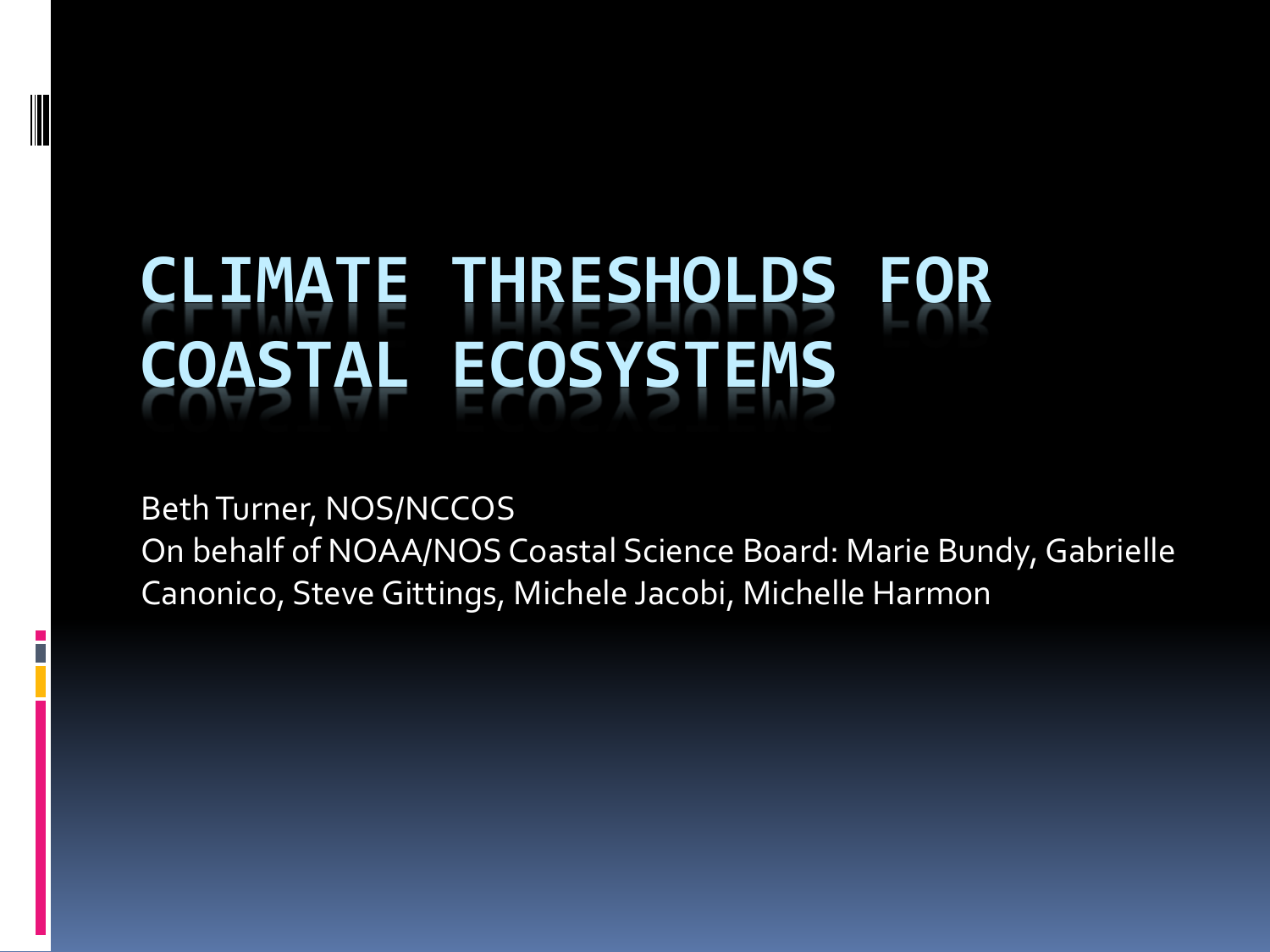#### What is a climate threshold?

An ecological threshold is the point at which there is an abrupt change in an ecosystem quality, property or phenomenon, or where small changes in an environmental driver produce large responses in the ecosystem. (Groffman et al. 2006)









**Water Depth** 

Unstable

**Elevations** 

Unstable

Equilibrium

**Tidal Elats and Subtidal** 

**Stable** 

Equilibrium

**Deposition** 

**Erosion** 

**Salt Marshes** 

Erosion

#### Reversibility is a key issue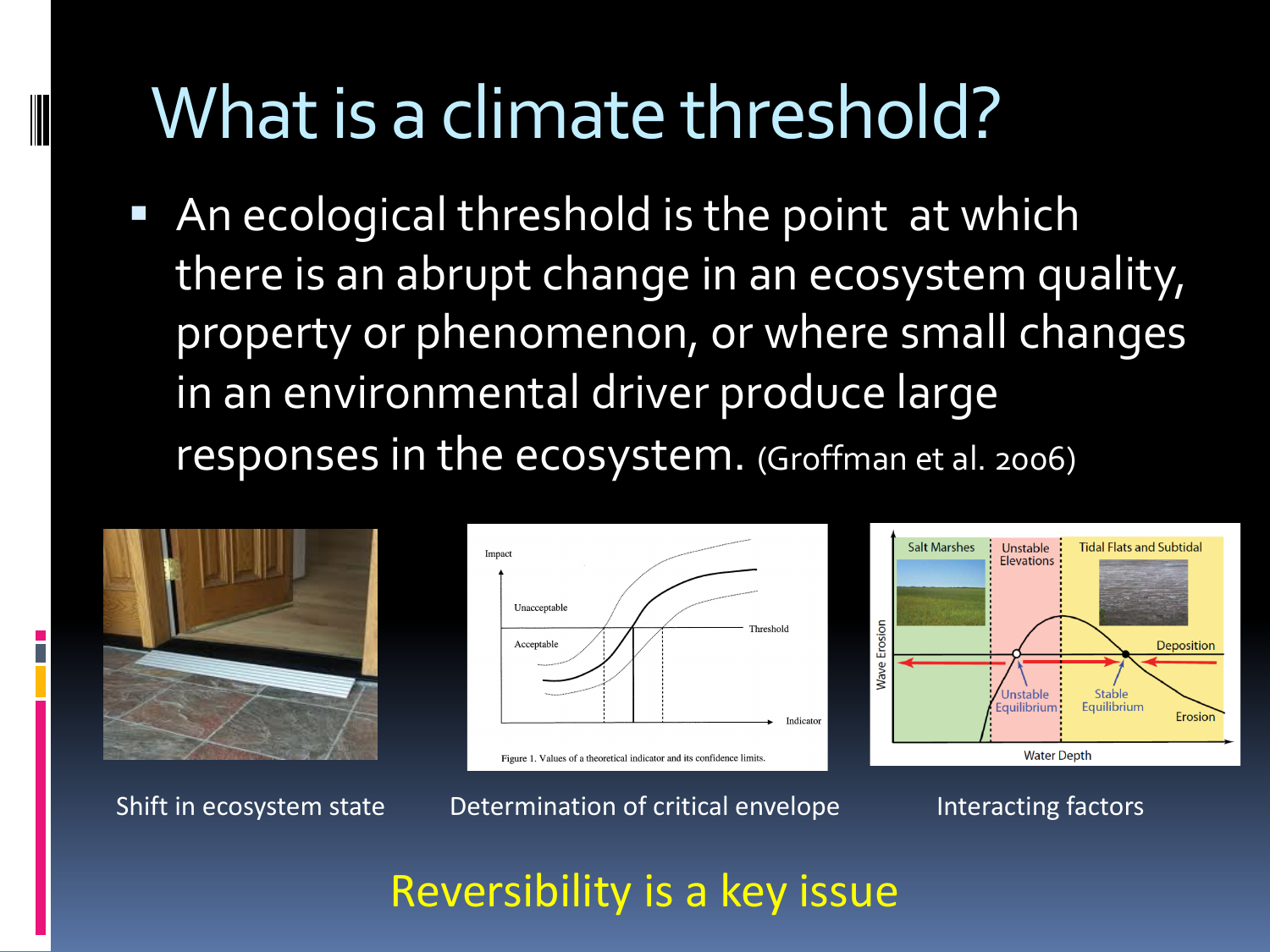## Climate threshold effects?

- § Changes from current conditions for species/habitats of interest
- **•** Implications for restoration
	- **E** Both negative and positive
- Need to modify management practices or targets
	- ú Put on the brakes to avoid



Projected Land Loss from Sea Level Rise in Coastal Louisiana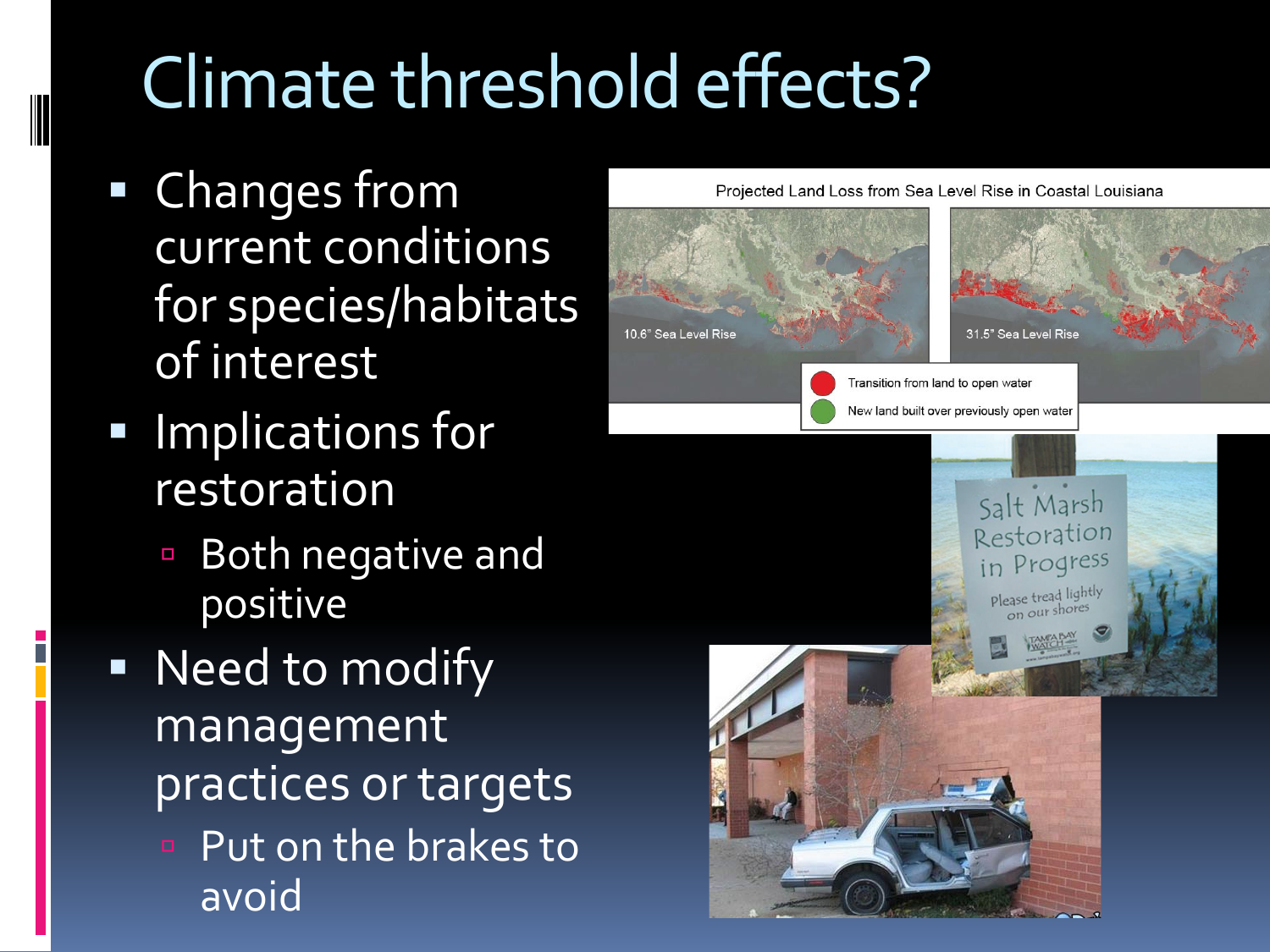## Why climate thresholds?

- § **Tipping Points and Climate Threshold Events: a useful ecosystem management concept**
	- Guides monitoring activity and research objectives
	- Identifies management action points
	- Resonates with public, facilitates outreach
- § **How we can utilize Tipping Point Research to examine climate impacts**
	- Review and synthesize existing research to identify (seek to avoid) potential tipping points in ecosystems of interest
	- Develop monitoring strategies for Sanctuaries and Reserves (based on indicator species)
	- Identify tipping points and assess management (restoration) strategies in light of future climate conditions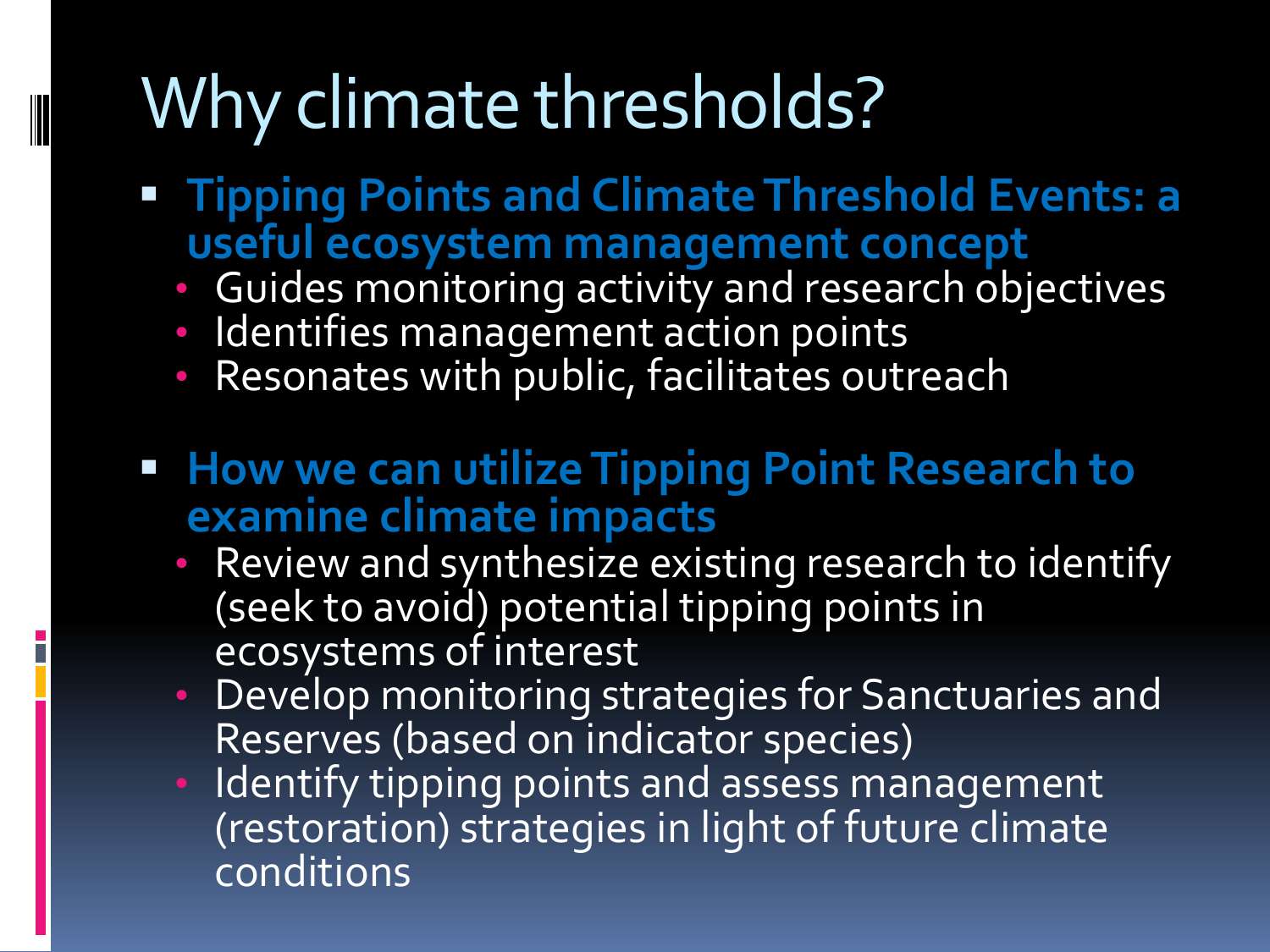### Timeline

- Identified by NOS offices as issue of interest (2012)
- Workshop informed NOS office on thresholds/tipping points and potential applications of theory (2014)
- Follow-up with Science Board requested input on specific thresholds and science products (2015)
- Interactions with OAR/CPO and NMFS (2016)
- Developed prospectus, still requires detail and focus
- How to narrow focus of prospectus to develop RFP?
	- Where RAs come in